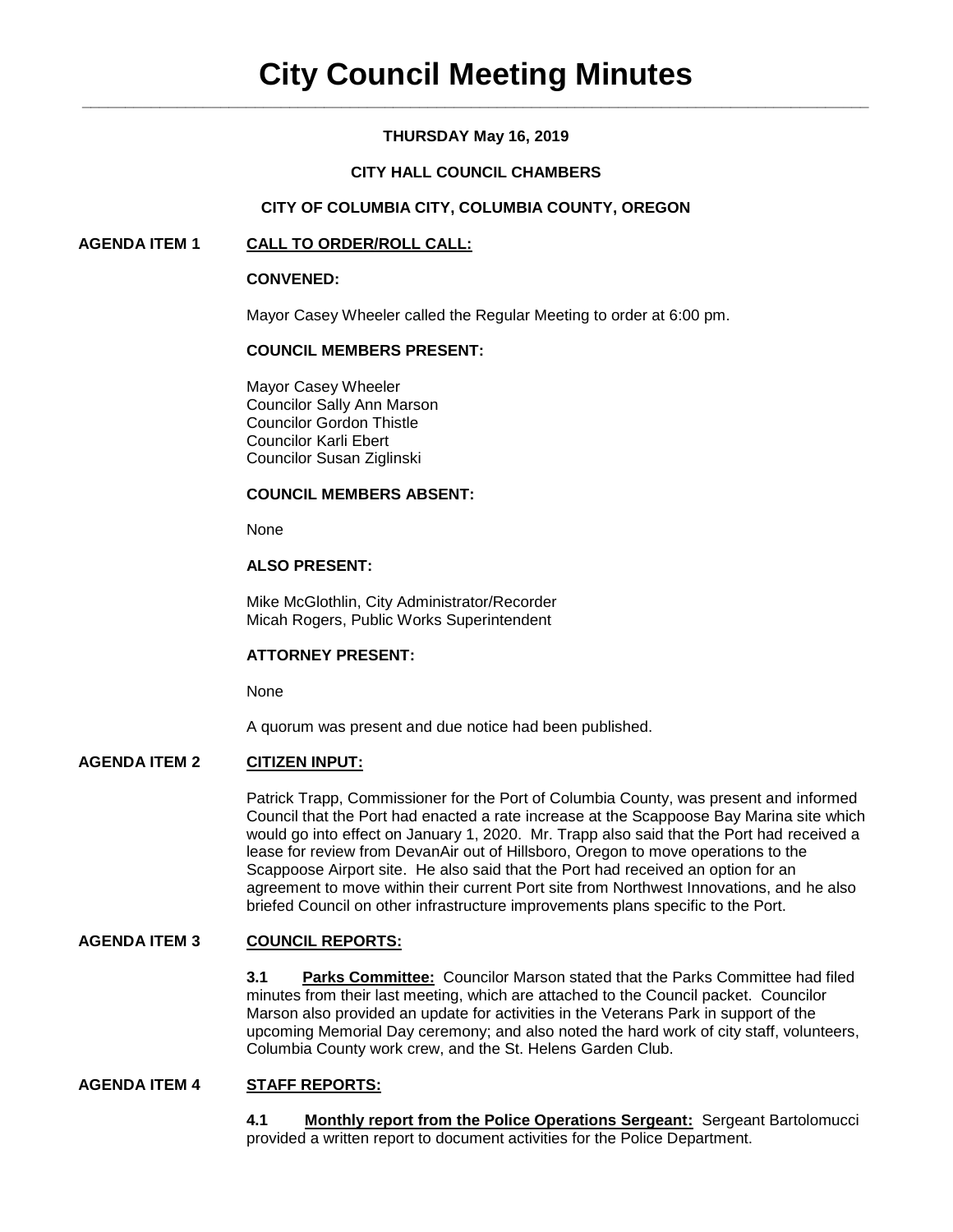May 16, 2019

**4.2 Monthly report from the Public Works Superintendent:** Public Works Superintendent Micah Rogers provided a written report to document activities for the Public Work Department. Superintendent Rogers also informed Council of leak repairs done to the waterline located in the area of I Street and Second Place.

## **AGENDA ITEM 5 CONSENT AGENDA:**

## **5.1 Bills paid with check numbers 31767 through 31832 during the month of April, 2019.**

#### **5.2 Financial Report for the month ending April 30, 2019.**

CARRIED UNANIMOUSLY BY ROLL CALL VOTE TO APPROVE THE CONSENT AGENDA.

## **AGENDA ITEM 6 UNFINISHED BUSINESS:**

#### **6.1 Review, discussion, and approval of contract award for Insurance Agent of Record services to the City of Columbia City, Oregon.**

MOVED (MARSON), SECONDED (THISTLE) AND CARRIED UNANIMOUSLY TO APPROVE AWARD OF CONTRACT FOR INSURANCE AGENT OF RECORD SERVICES TO THE CITY OF COLUMBIA CITY, OREGON TO NFP, INC., OF ST. HELENS, OREGON; AS REPRESENTED BY RON SCHLUMPBERGER.

## **AGENDA ITEM 7 NEW BUSINESS:**

## **7.1 Review, discussion, and signature authorization for grant award from the Oregon Parks and Recreation Department (Recreational Trails Program) regarding McBride Creek Trail Phase I.**

MOVED (THISTLE), SECONDED (EBERT) AND CARRIED UNANIMOUSLY TO AUTHORIZE THE CITY ADMINISTRATOR TO SIGN AND ACCEPT THE GRANT AWARD FROM THE OREGON PARKS AND RECREATION DEPARTMENT (RECREATIONAL TRAILS PROGRAM) REGARDING MCBRIDE CREEK TRAIL PHASE I.

### **7.2 Council Bill No. 19-887: A Resolution Adopting Sewer Charges and Rates for the City of Columbia City in accordance with Ordinance No. 470; Rescinding Resolution No. 18-1215-R.**

MOVED (MARSON), SECONDED (ZIGLINSKI) AND CARRIED UNANIMOUSLY TO APPROVE COUNCIL BILL NO. 19-887: A RESOLUTION ADOPTING SEWER CHARGES AND RATES FOR THE CITY OF COLUMBIA CITY IN ACCORDANCE WITH ORDINANCE NO. 470; RESCINDING RESOLUTION NO. 18-1215-R.

#### **7.3 Council Bill No. 19-888: A Resolution Authorizing a Transfer of Appropriations within the General Fund, Sewer Fund, Street Fund, and Water Fund during Fiscal Year beginning July 1, 2018; Repealing Resolution No. 19-1241-R.**

MOVED (ZIGLINSKI), SECONDED (THISTLE) AND CARRIED UNANIMOUSLY TO APPROVE COUNCIL BILL NO. 19-888: A RESOLUTION AUTHORIZING A TRANSFER OF APPROPRIATIONS WITHIN THE GENERAL FUND, SEWER FUND, STREET FUND, AND WATER FUND DURING FISCAL YEAR BEGINNING JULY 1, 2018; REPEALING RESOLUTION NO.19-1241-R.

### **7.4 First Reading of Council Bill No. 19-889: An Ordinance Declaring the City's Election to Receive State Revenues.**